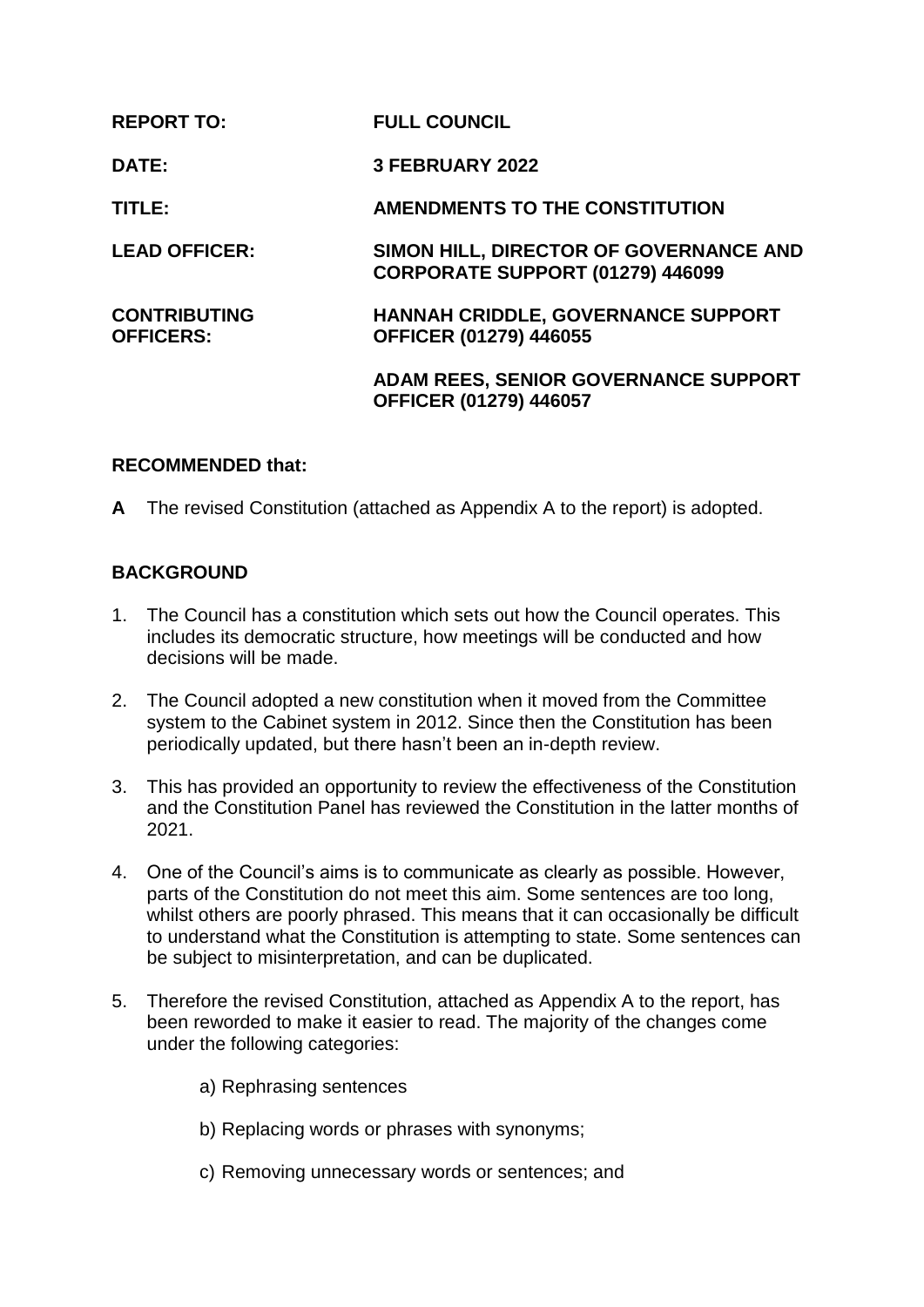d) Removing paragraphs or sections where they duplicate other sections.

# **ISSUES/PROPOSALS**

6. Whilst the majority of the changes made have no material impact, there are a few material changes and these are detailed below.

# **Part 2, Article 11 - Officers**

7. Paragraph 11.6h has been added to accurately reflect the functions of the Monitoring Officer.

## **Part 2, Article 12 – Decision Making**

8. Paragraph 12.6a has been added to clarify the process surrounding the delegation of responsibilities and decision making powers of members of the Cabinet.

#### **Part 3 – Joint Arrangements**

9. This part has been deleted as the Joint Partnership Committee with Uttlesford District Council no longer meets.

## **Part 4 – Questions on Notice**

- 10. Members of the public and Councillors are entitled to ask up to two submitted questions on notice at each committee, Cabinet, and Full Council meeting. In order to increase the amount of interaction between Councillors and Harlow Youth Council, a standing item has been added called 'Questions from Youth Councillors. This change has been reflected in paragraphs 2.2a.ix and 10 of the revised Council Procedure Rules.
- 11. Paragraph 10 of the Council Procedure Rules now includes members of the public, Youth Council and Councillors. The paragraph titled 'Questions from Councillors' has been deleted to avoid duplication. Councillors retain the right to ask up to two questions without notice. This is reflected in the revised version's paragraph 10.17.

## **Part 4 – Contract Standing Orders**

- 12. Use of Performance Bonds
	- a) CSO 22 requires officers to obtain a Performance Bond for any contracts with a value of £100,000 or greater.
	- b) In the current climate, some suppliers are finding it more commercially difficult to procure Performance Bonds. Bonds are a financial liability for suppliers and can place an onerous burden on SMEs. They increase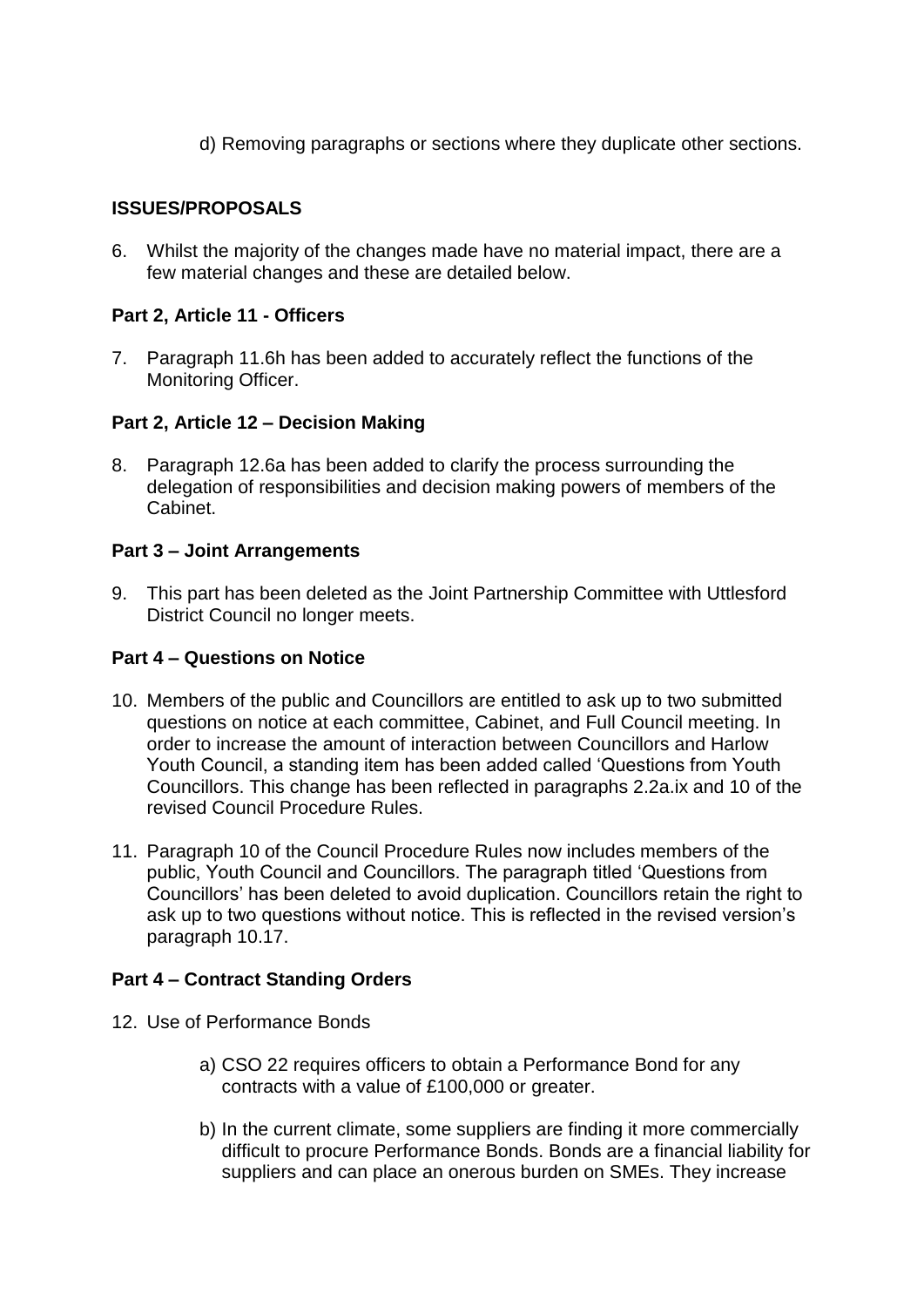contract costs and there is no guarantee that the Council would receive the total Bond value should the supplier be in default.

- c) It is proposed that the decision to require a Performance Bond should be proportionate to the nature and value of the contract, and measured as part of overall risk management of any proposed contract. Risk may be managed by holding a Bond Deposit or increasing retention sums held.
- d) Risk to the Council of default can be mitigated by prudent pre contract contractor due diligence and selection, and whilst in contract applying clear and robust performance monitoring. Standard contract terms allow for payment following certification of completed works.

#### 13. Selection Suppliers

- a) CSO 10 gives the framework for supplier selection. Officers wish to widen the selection scope with a view to promoting opportunity to local suppliers and SMEs. The associated risk will be mitigated by introducing a robust approach to the pre-tender selection. Professional contract management and payment only on satisfactory completion of stages of the project stages will all assist with service delivery on time and within budget.
- b) Where possible, a minimum of two local suppliers should be given the opportunity to bid for work; provided that this does not distort competition or undermine the Council's objectives of achieving good quality and value for money.
- 14. Procurement Thresholds
	- a) CSO 9 provides thresholds that apply when inviting tenders and quotations. The proposed changes reflect both inflation and benchmarking data, and seek to assist business and market access.

| Current                                   | Number of        |  | <b>Proposed Thresholds</b>                                              | Number of        |  |
|-------------------------------------------|------------------|--|-------------------------------------------------------------------------|------------------|--|
| <b>Thresholds</b>                         | <b>Suppliers</b> |  |                                                                         | <b>Suppliers</b> |  |
| <b>Below £5,000</b>                       | Minimum of 1     |  | <b>Below £10,000</b>                                                    | Minimum of 1     |  |
| £5,000 < £20,000                          | Minimum of 3     |  | £10,000 < £75,000                                                       | Minimum of 3     |  |
| £20,000 < £50,000                         | Minimum of 4     |  |                                                                         |                  |  |
| £50,000 $<$                               | Minimum of 5     |  | £75,000 < £350,000                                                      | Minimum of 4     |  |
| £250,000                                  |                  |  |                                                                         |                  |  |
| £250,000 or                               | Minimum of 5     |  | £350,000 or greater                                                     | Minimum of 5     |  |
| greater                                   |                  |  |                                                                         |                  |  |
| <b>Consultation with Portfolio Holder</b> |                  |  | <b>Cabinet Approval</b>                                                 |                  |  |
| Currently £50,000 but less than           |                  |  | Currently £250,000 or greater and<br>£50,000 or greater for consultancy |                  |  |
| £250,000 and £25,000 but less than        |                  |  |                                                                         |                  |  |
| £50,000 for consultancy services          |                  |  | services                                                                |                  |  |
| Proposed change to £75,000 but less       |                  |  | Proposed change to £350,000 or                                          |                  |  |
| than £350,000 and £50,000 but less        |                  |  | greater and £100,000 or greater for                                     |                  |  |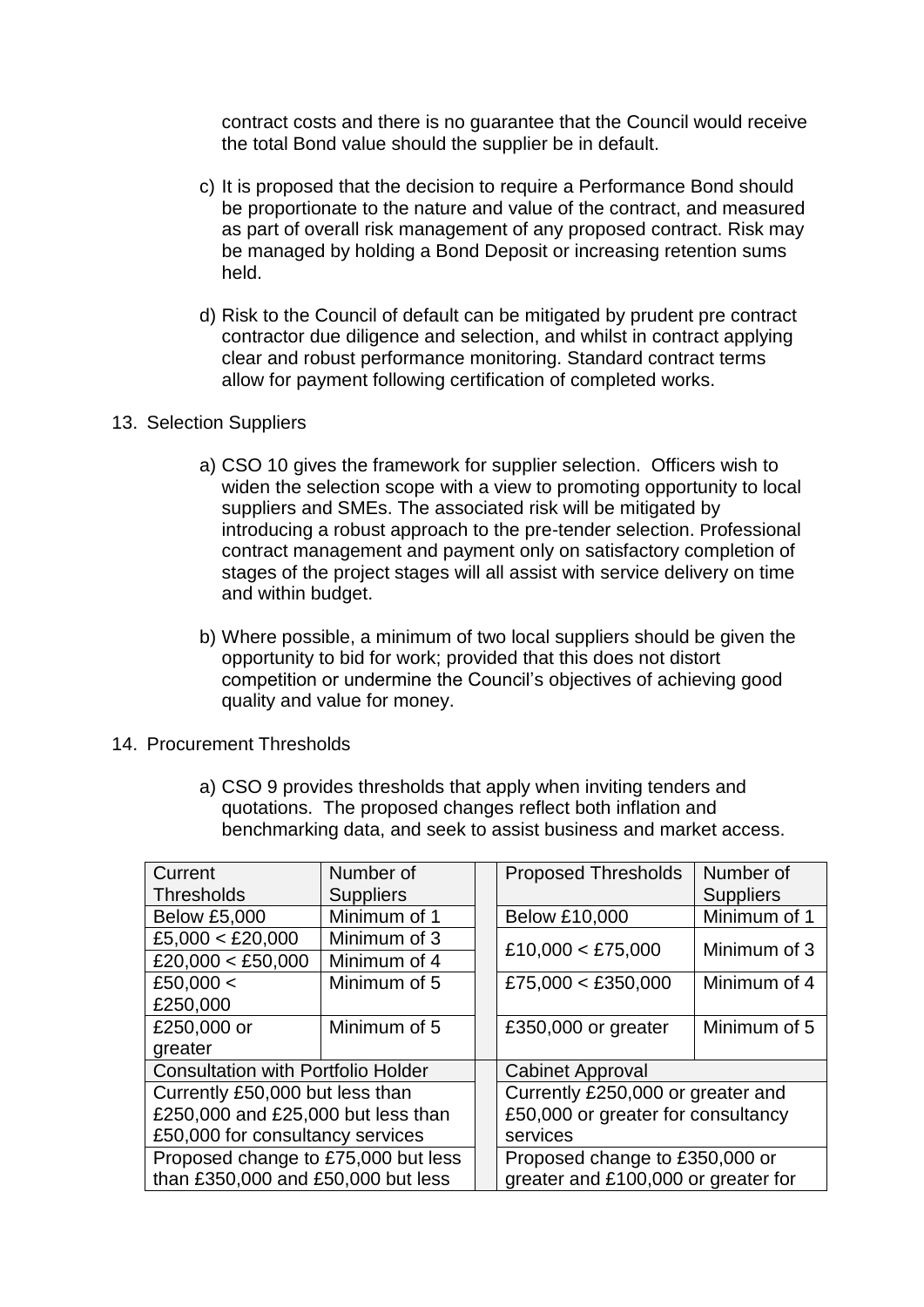| than £100,000 for consultancy | consultancy services |
|-------------------------------|----------------------|
| services                      |                      |
|                               |                      |

#### 15. Electronic Tendering

- a) CSO 12 provides an end to end solution for advertising and inviting tenders. It is proposed that all procurements with a value of £10,000 or above should be conducted using the Council's electronic tendering system (the MyTenders portal). MyTenders provides a complete audit trail of all procurement activity whilst giving confidence to suppliers that the complete process is open, fair and transparent from start to finish.
- b) Officers will be required to attend training to support electronic tendering.

# 16. Opening Tenders

a) CSO 14 requires that the appropriate Portfolio Holder (or in their absence another Councillor) and a member of Corporate Procurement shall open tenders with an estimated value of £50,000 or greater. However, best procurement practice encourages the use of electronic processes as adopted by the Council, and the tender portal is fully GDPR compliant. The date and time of all tenders received is automatically recorded on the portal and tenders are held in a secure post box until the closing date has elapsed. This automated process negates the need for witnessing, and therefore Portfolio Holders will no longer be troubled with opening Tenders. In the few circumstances where hard copies are required and returned, the Portfolio Holder or another Councillor will continue to be invited to open tenders.

## 17. Waivers

a) It is proposed that CSO 3.1 is amended to read "No exceptions shall be made from these CSOs otherwise than by a joint written decision of the appropriate Director and/or the Section 151 Officer *[in agreement with the Legal Services Manager and]* in consultation with the relevant Portfolio Holder to strengthen the governance process.

## 18. Social Value

a) Social Value is mandatory for above threshold procurement (as specified in the Public Contracts Regulations 2016) as at 1 January this year, and is voluntary otherwise. Therefore, to further embed social value into the procurement process it is recommended that the Contract Management requirements prescribed in CSO 20.1 a) are amended to read "a) Performance/KPI's (*including Social Value*)". Social value already forms part of all procurement activity on a proportionate basis, regardless of the value.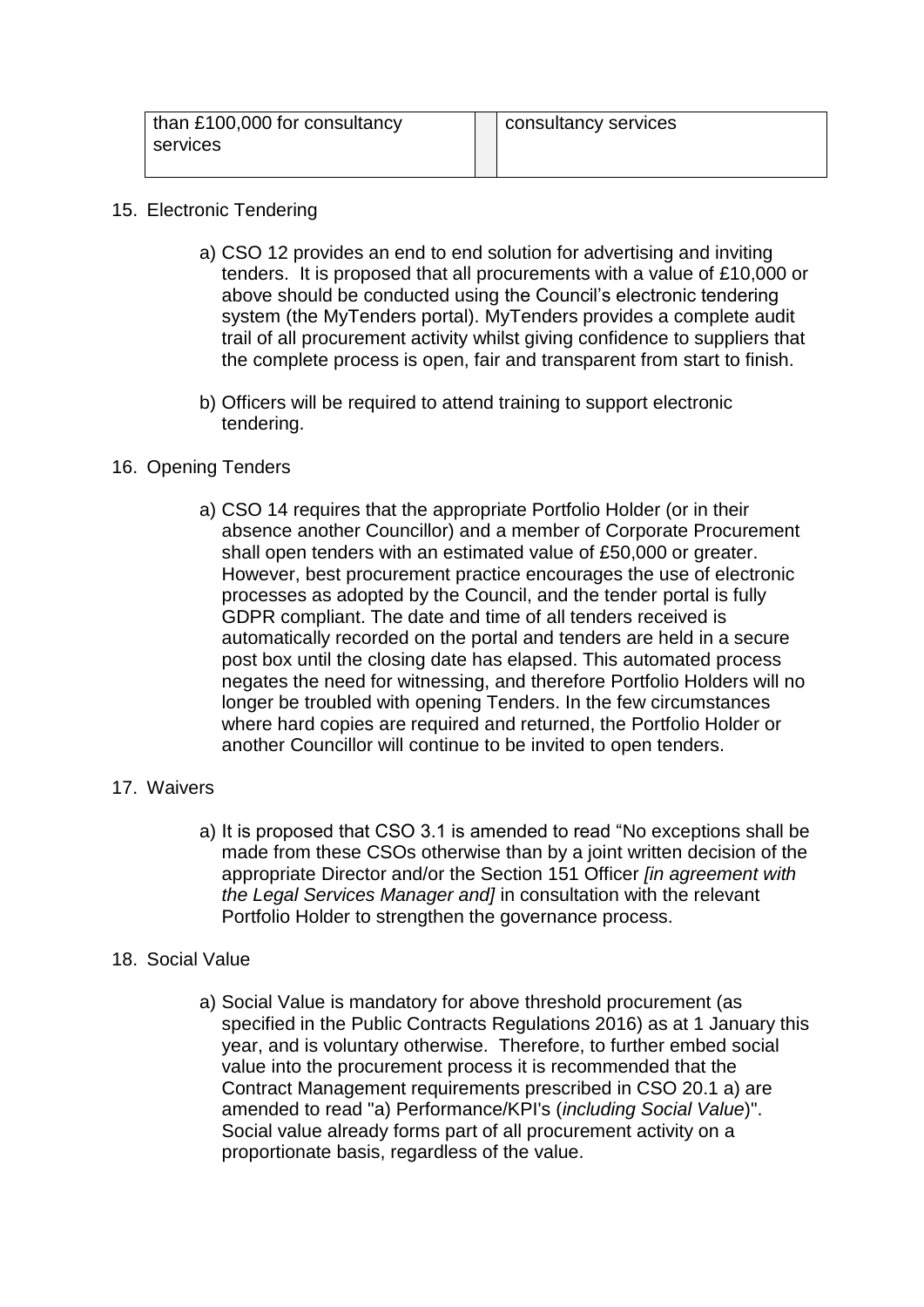b) Training is required for Officers as social value is pervasive in nature and must form part of all above threshold bid specifications and ideally attract a quality weighting appropriate to the nature and value of the works or services sought.

# **Part 5 – Petitions Scheme**

- 19. Paragraph 2.1 has been amended to clarify that where a petition receives fewer than 50 signatures it will be referred to the relevant department.
- 20. Under the current Petitions Scheme, the Council can only accept e-petitions submitted through its website. It is proposed that the Scheme is amended to enable petitions set up on [www.change.org](http://www.change.org/) to be submitted. In order to ensure that signatures from a petition created in [www.change.org](http://www.change.org/) are valid, paragraph 6.6 has been added to require the petition organiser submits a list of signatories.

# **IMPLICATIONS**

**Strategic Growth and Regeneration** As set out in the report **Author: Andrew Bramidge, Director of Strategic Growth and Regeneration** 

## **Finance**

As set out in the report. **Author: Simon Freeman, Deputy to the Chief Executive and Director of Finance**

## **Housing**

As set out in the report. **Author: Andrew Murray, Director of Housing** 

## **Communities and Environment**

The approach to increase the use of local suppliers is consistent with the Council's emerging Climate Change Strategy. Buying more goods and services locally will reduce transportation thereby helping the Council towards its goal of achieving Net Zero carbon emissions by 2040.

**Author: Jane Greer, Director of Communities and Environment**

#### **Governance**

As set out in the report. **Author: Simon Hill, Director of Governance and Corporate Services**

## **Appendices**

Appendix A – Revised Constitution

## **Background Papers**

None.